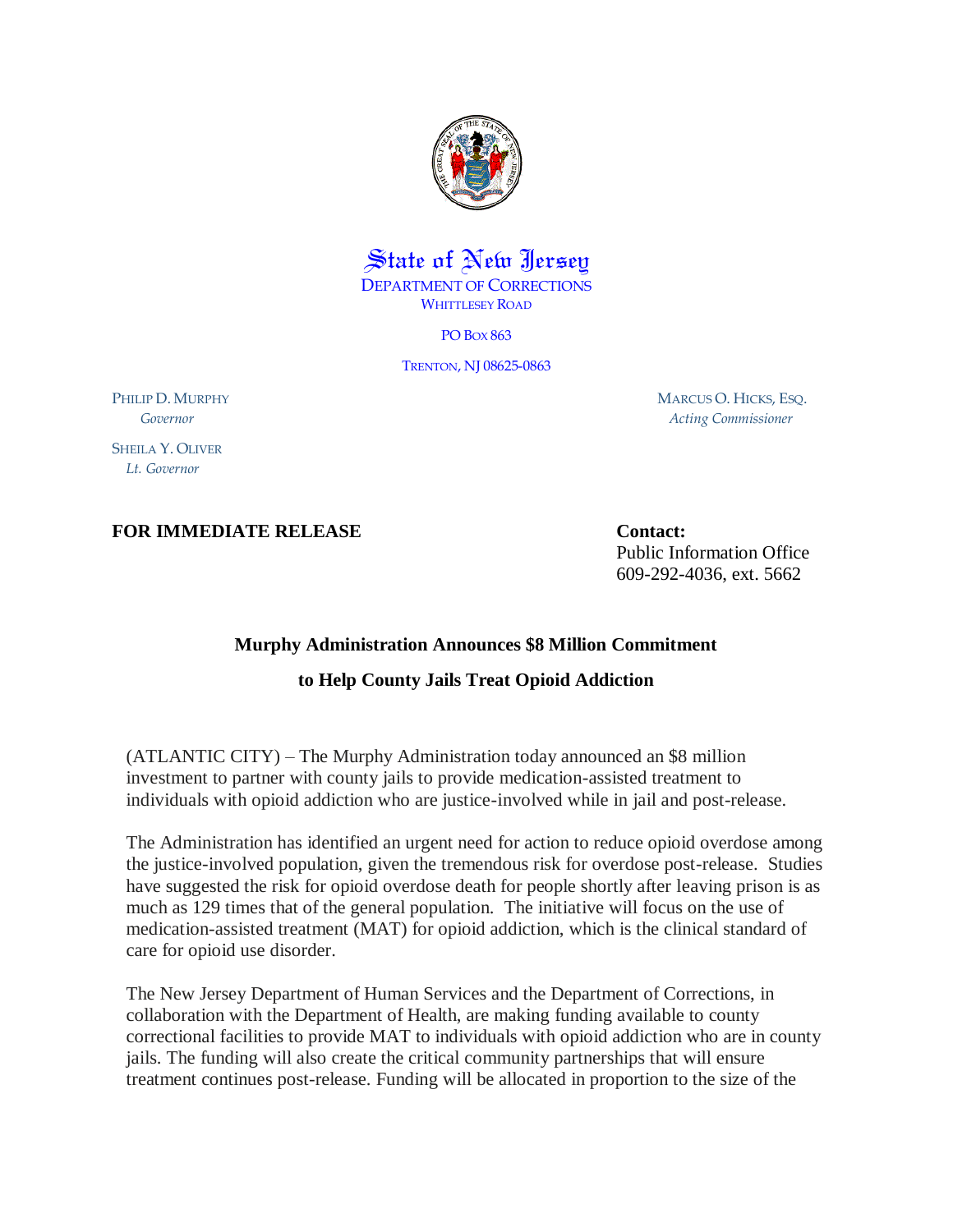county jail population.

"As the opioid epidemic continues to devastate communities across the state, our Administration is committed to providing critical treatment, such as MAT, for individuals struggling with opioid addiction," said Acting Governor Sheila Oliver. "This critical investment is another major step in New Jersey's effort to take bold and aggressive action in order to combat this crisis and help individuals on the road to recovery."

"Individuals leaving jail are particularly vulnerable to opioid overdose," Human Services Commissioner Carole Johnson said. "It is imperative that we treat people with opioid use disorder with the clinical standard of care before they are released and maintain treatment post-release. We are pleased that the County Wardens are partnering with us in this critical effort to provide MAT in county jails and post-release. We look forward to working together with them to turn the tide of this epidemic."

This initiative builds on New Jersey's prison MAT program, where Human Services and the Department of Corrections partner to bring addiction treatment into state prisons. The collaboration is providing peer services that expand pre- and post-release recovery support services to individuals within the Department of Corrections with an opioid use disorder or other substance use, and facilitates continuity of care and treatment that includes comprehensive medical, substance use treatment and social services.

"There is a paradigm shift in the treatment of incarcerated individuals with substance use disorders," said Department of Corrections Acting Commissioner Marcus O. Hicks, Esq. "With clinically proven medication-assisted treatment and a continuum of services postrelease, this initiative offers sustainable solutions to address addiction issues plaguing people in our state's criminal justice system - reducing recidivism rates, enhancing public safety while expanding services to those who can truly benefit from this treatment."

"At the end of the day, we need to save lives. These medications save lives," said Acting Department of Health Acting Commissioner Judith Persichilli. "Individuals who take them are less likely to die from overdose or other addiction-related causes, less likely to inject drugs or transmit or contract infectious diseases, and more likely to stay in treatment longer and enjoy better long-term outcomes."

A pilot program in Atlantic County supported by the Departments of Human Services and Corrections through which the Atlantic County jail is already providing medication-assisted treatment to individuals in the facility with opioid use disorder and connecting them to treatment post-release. The county jail partners with the John Brooks Recovery Center on this initiative.

"We are extremely thankful and grateful for this partnership opportunity to receive this \$8 million commitment to assist our addicted inmate population in need of MAT services," said Gloucester County Warden Eugene Caldwell, president of the New Jersey County Jail